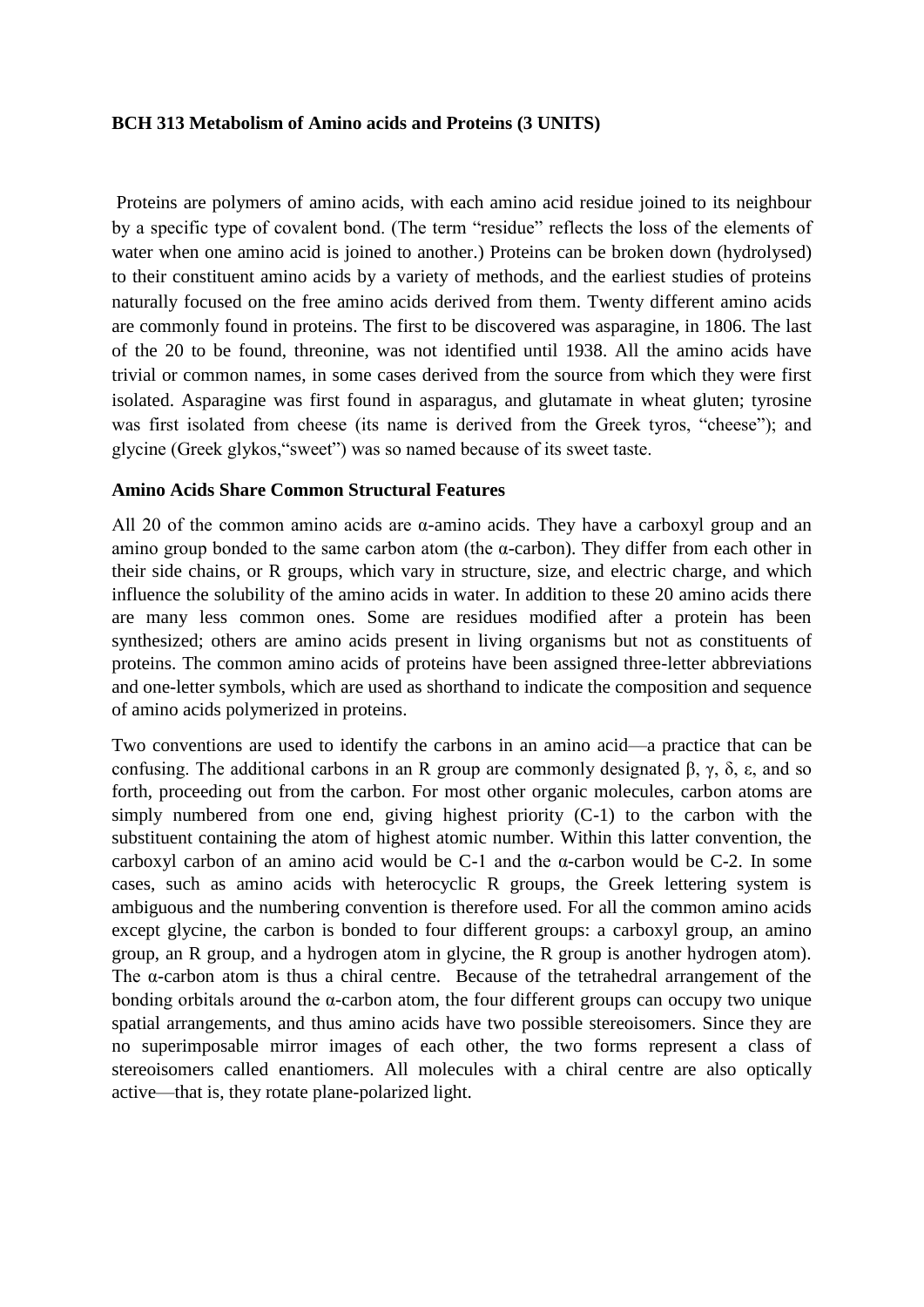

For all the common amino acids except glycine, the α-carbon is bonded to four different groups: a carboxyl group, an amino group, an R group, and a hydrogen atom; in glycine, the R group is another hydrogen atom). The α-carbon atom is thus a chiral center. Because of the tetrahedral arrangement of the bonding orbitals around the -carbon atom, the four different groups can occupy two unique spatial arrangements, and thus amino acids have two possible stereoisomers. Since they are no superimposable mirror images of each other, the two forms represent a class of stereoisomers called enantiomers. All molecules with a chiral center are also optically active—that is, they rotate plane-polarized light.

Special nomenclature has been developed to specify the absolute configuration of the four substituents of asymmetric carbon atoms. The absolute configurations of simple sugars and amino acids are specified by the D, L, system, based on the absolute configuration of the three-carbon sugar glyceraldehyde, a convention proposed by Emil Fischer in 1891.



Nearly all biological compounds with a chiral centre occur naturally in only one stereo isomeric form, either D or L. The amino acid residues in protein molecules are exclusively L stereoisomers. D-Amino acid residues have been found only in a few, generally small peptides, including some peptides of bacterial cell walls and certain peptide antibiotics.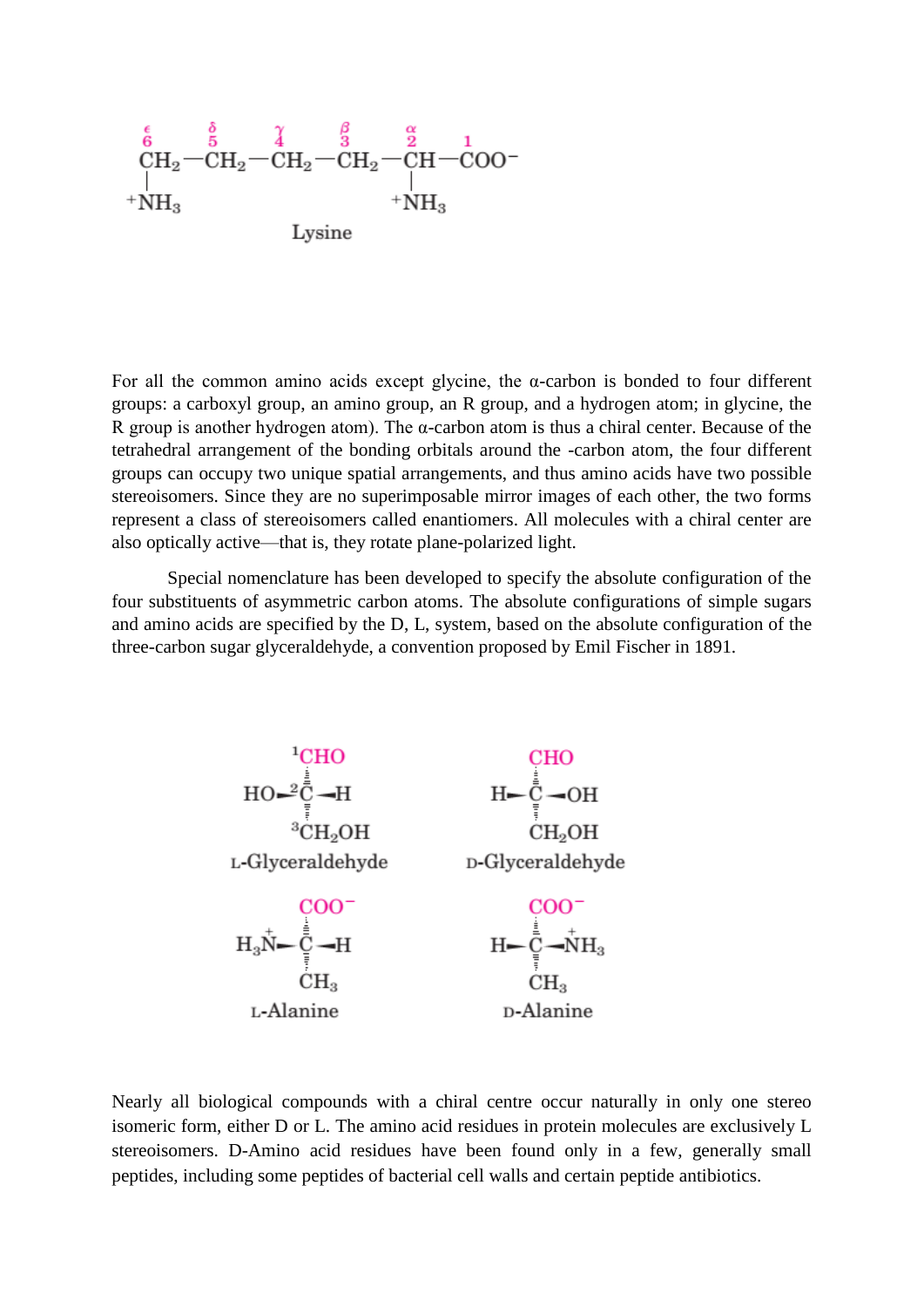#### **Uncommon Amino Acids Also Have Important Functions**

In addition to the 20 common amino acids, proteins may contain residues created by modification of common residues already incorporated into a polypeptide. Among these uncommon amino acids are 4-hydroxyproline, a derivative of proline, and 5-hydroxylysine, derived from lysine. The former is found in plant cell wall proteins, and both are found in collagen, a fibrous protein of connective tissues. 6-NMethyllysineis a constituent of myosin, a contractile protein of muscle. Another important uncommon amino acid is carboxyglutamate, found in the blood clotting protein prothrombin and in certain other proteins that bind  $Ca^{2+}$  as part of their biological function.

More complex is desmosine,a derivative of four Lys residues, which is found in the fibrous protein elastin. Selenocysteine is a special case. This rare amino acid residue is introduced during protein synthesis rather than created through a post synthetic modification. It contains selenium rather than the sulfur of cysteine. Actually derived from serine, selenocysteine is a constituent of just a few known proteins. Some 300 additional amino acids have been found in cells. They have a variety of functions but are not constituents of proteins. Ornithine and citrulline deserve special note because they are key intermediates (metabolites) in the biosynthesis of arginine and in the urea cycle.

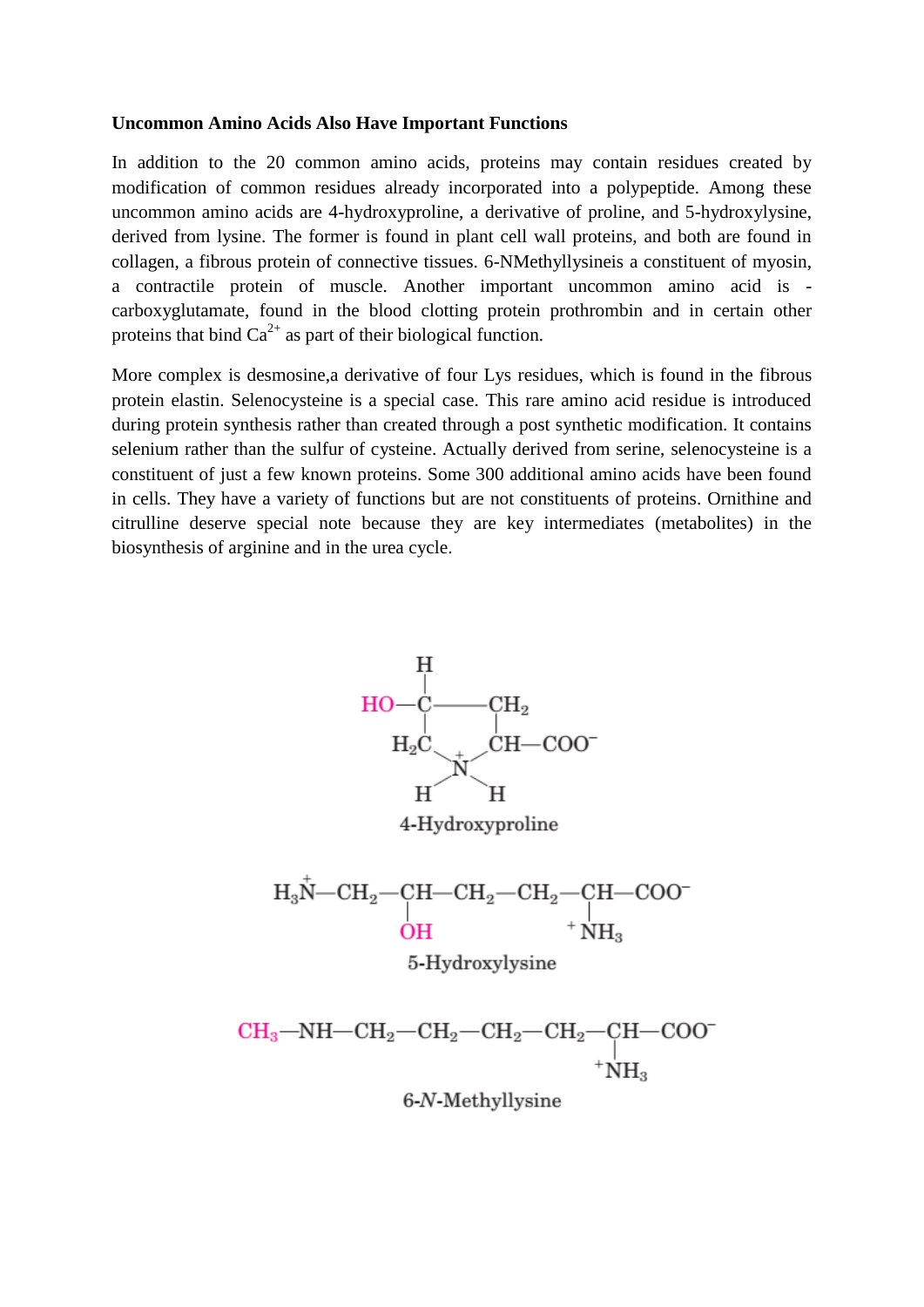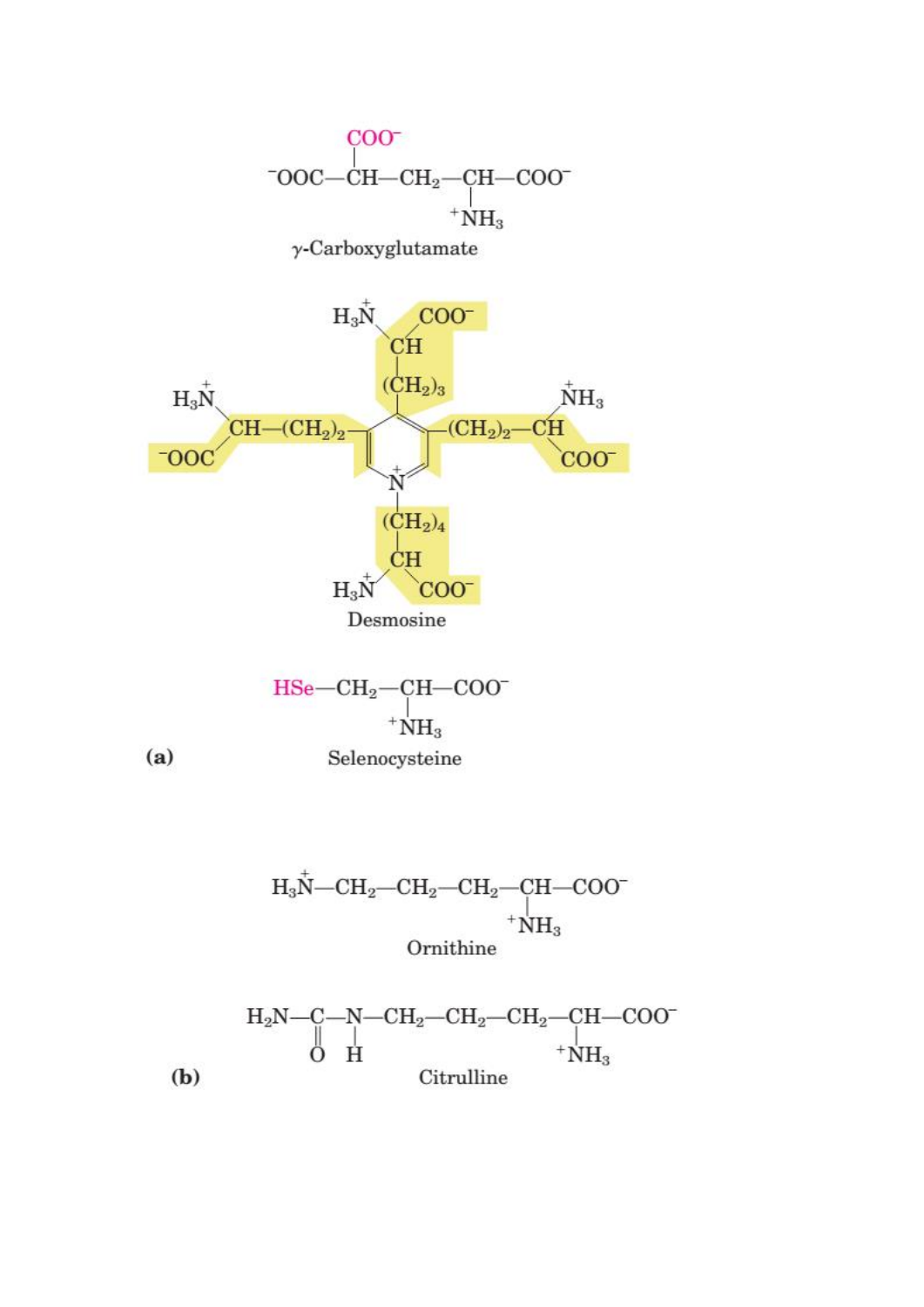#### **Amino Acids Can Act as Acids and Bases**

When an amino acid is dissolved in water, it exists in solution as the dipolar ion, or zwitterion (German for "hybrid ion"), A zwitterion can act as either an acid (proton donor):



or a base (proton acceptor):



Substances having this dual nature are amphoteric and are often called ampholytes(from "amphoteric electrolytes"). A simple monoamino monocarboxylic -amino acid, such as alanine, is a diprotic acid when fully protonated—it has two groups, the OCOOH group and the ONH3 group, that can yield protons:



#### **Titration Curves Predict the Electric Charge of Amino Acids**

Another important piece of information derived from the titration curve of an amino acid is the relationship between its net electric charge and the pH of the solution. At pH 5.97, the point of inflection between the two stages in its titration curve, glycine is present predominantly as its dipolar form, fully ionized but with no net electric charge. The characteristic pH at which the net electric charge is zero is called the **isoelectric point** or **isoelectric pH**, designated **pI.**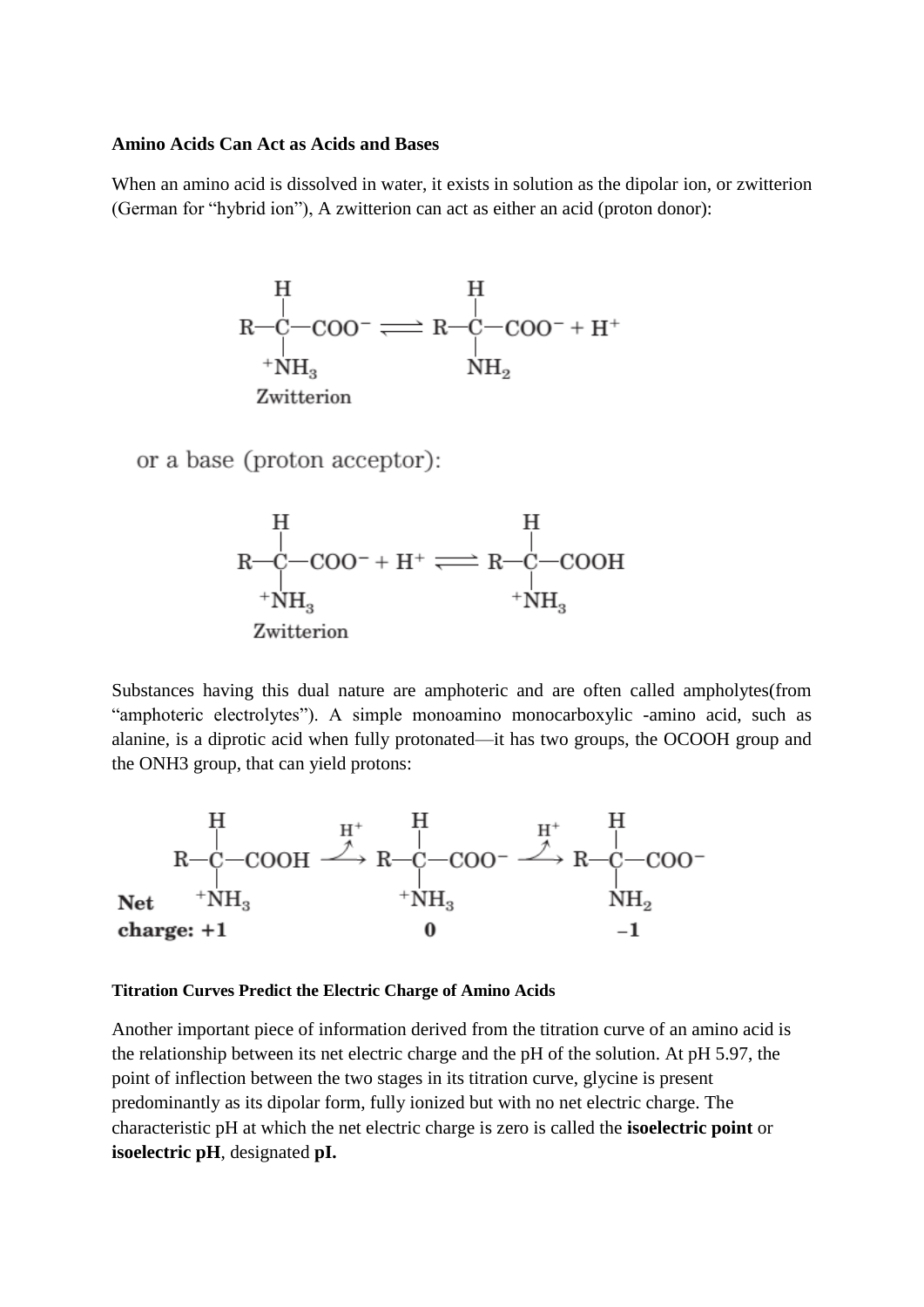### **Amino Acids Can Be Classified by R Group**

Knowledge of the chemical properties of the common amino acids is central to an understanding of biochemistry. The topic can be simplified by grouping the amino acids into five main classes based on the properties of their R groups (Table 3–1), in particular, their polarity, or tendency to interact with water at biological pH (near pH 7.0). The polarity of the R groups varies widely, from nonpolar and hydrophobic (water-insoluble) to highly polar and hydrophilic (water-soluble) within each class there are gradations of polarity, size, and shape of the R groups. Nonpolar, Aliphatic R Groups the R groups in this class of amino acids are nonpolar and hydrophobic. The side chains of alanine, valine, leucine, and isoleucine tend to cluster together within proteins, stabilizing protein structure by means of hydrophobic interactions. Glycine has the simplest structure. Although it is formally nonpolar, it's very small side chain makes no real contribution to hydrophobic interactions. Methionine, one of the two sulfur-containing amino acids, has a nonpolar thioether group in its side chain. Proline has an aliphatic side chain with a distinctive cyclic structure. The secondary amino (imino) group of proline residues is held in a rigid conformation that reduces the structural flexibility of polypeptide regions containing proline.

### **Aromatic R Groups**

Phenylalanine, tyrosine, and tryptophan, with their aromatic side chains, are relatively nonpolar (hydrophobic). All can participate in hydrophobic interactions. The hydroxyl group of tyrosine can form hydrogen bonds, and it is an important functional group in some enzymes. Tyrosine and tryptophan are significantly more polar than phenylalanine, because of the tyrosine hydroxyl group and the nitrogen of the tryptophan indole ring.

Tryptophan and tyrosine, and to a much lesser extent phenylalanine, absorb ultraviolet light. This accounts for the characteristic strong absorbance of light by most proteins at a wavelength of 280 nm, a property exploited by researchers in the characterization of proteins.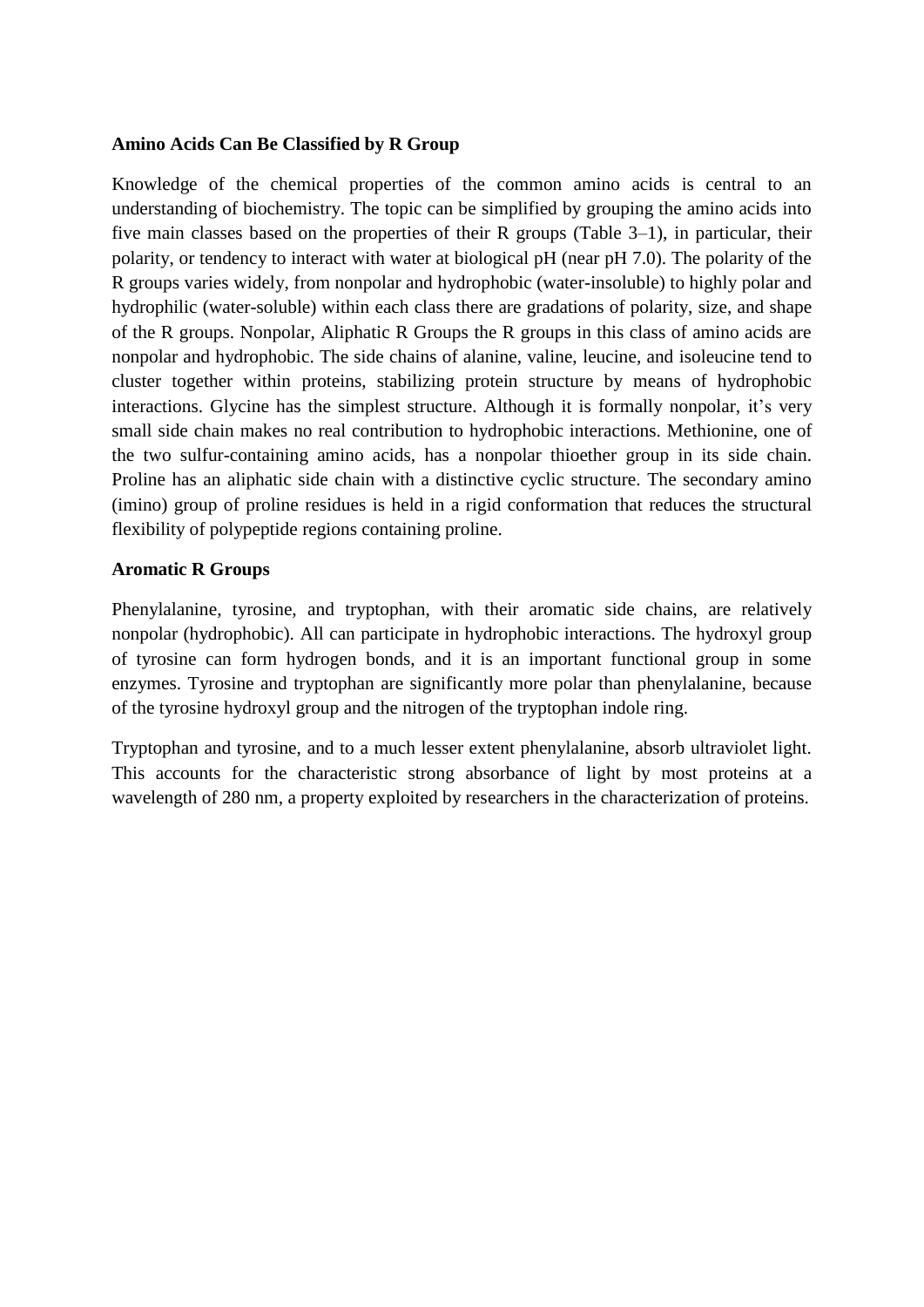

### **Polar, Uncharged R Groups**

The R groups of these amino acids are more soluble in water, or more hydrophilic, than those of the nonpolar amino acids, because they contain functional groups that form hydrogen bonds with water. This class of amino acids includes serine, threonine, cysteine, asparagine, and glutamine. The polarity of serine and threonine is contributed by their hydroxyl groups; that of cysteine by its sulfhydryl group; and that of asparagine and glutamine by their amide groups. Asparagine and glutamine are the amides of two other amino acids also found in proteins, aspartate and glutamate, respectively, to which asparagine and glutamine are easily hydrolyzed by acid or base. Cysteine is readily oxidized to form a covalently linked dimeric amino acid called cystine,in which two cysteine molecules or residues are joined by a disulfide bond . The disulfide-linked residues are strongly hydrophobic (nonpolar). Disulfide bonds play a special role in the structures of many proteins by forming covalent links between parts of a protein molecule or between two different polypeptide chains.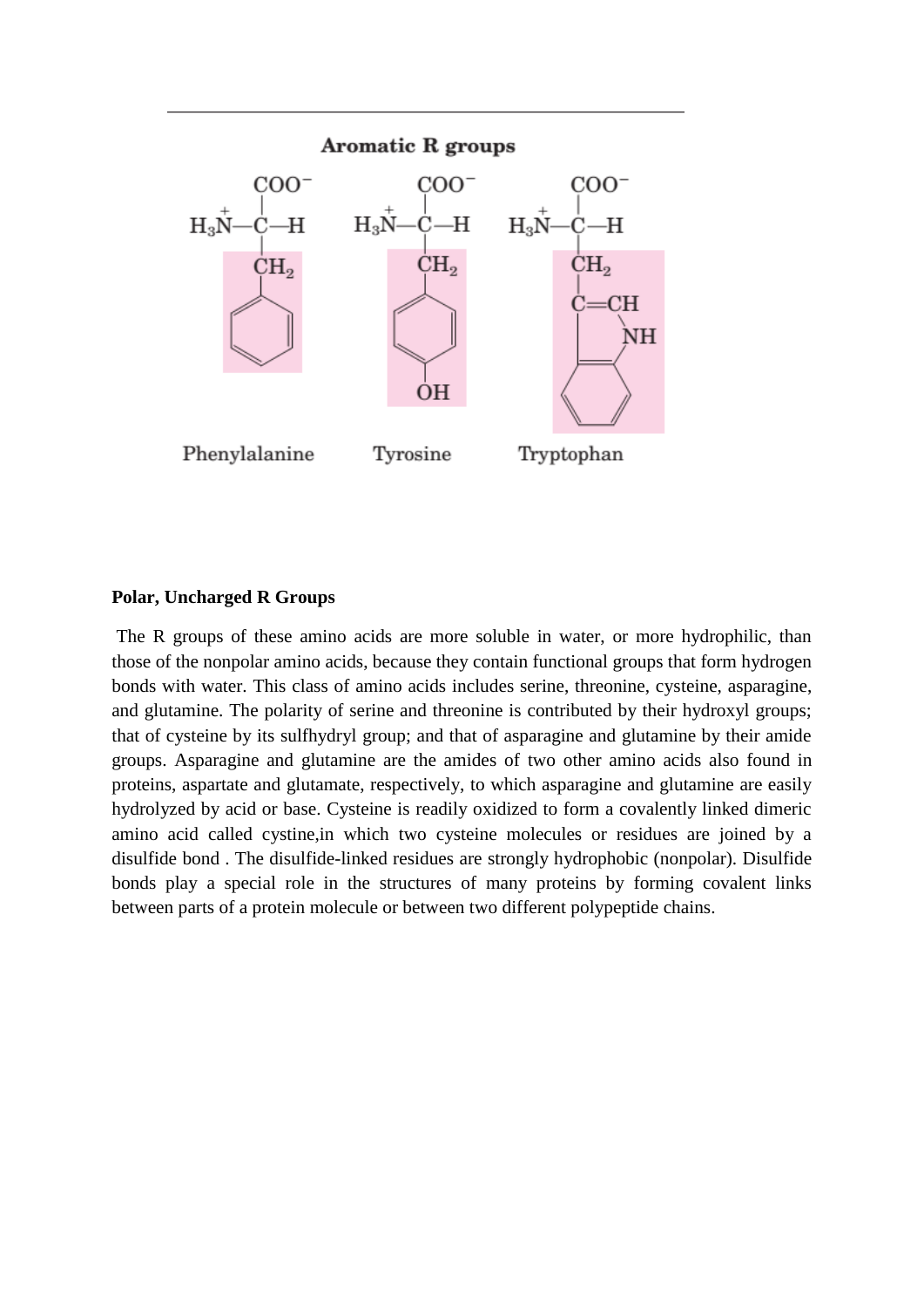

### **Positively Charged (Basic) R Groups**

The most hydrophilic R groups are those that are either positively or negatively charged. The amino acids in which the R groups have significant positive charge at pH 7.0 are lysine, which has a second primary amino group at the position on its aliphatic chain; arginine, which has a positively charged guanidino group; and histidine, which has an imidazole group. Histidine is the only common amino acid having an ionizable side chain with a pKa near neutrality. In many enzyme-catalyzed reactions, a His residue facilitates the reaction by serving as a proton donor/acceptor.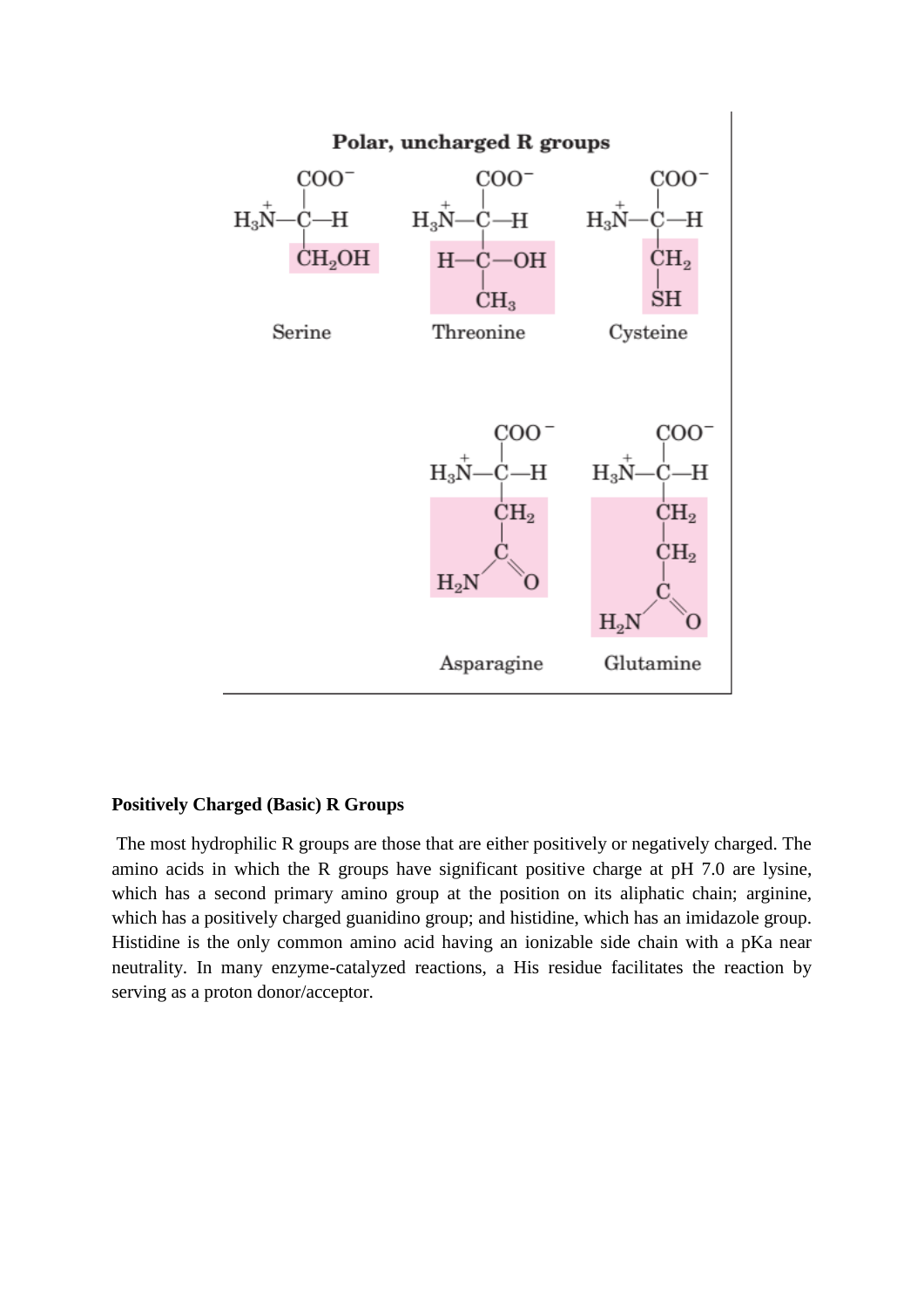#### $COO^{-}$  $COO^{-}$  $COO^{-}$  $H_3N-C-H$  $H_3N-C-H$  $H_3N-C-H$  $\mathop{\rm CH}\nolimits_2 \atop \mathop{\rm CH}\nolimits_2$  $\rm CH_{2}$  $\rm CH_{2}$ NH  $CH<sub>2</sub>$  $\rm CH_{2}$  $CH<sub>2</sub>$ ŃH  $CH<sub>2</sub>$  $C = NH<sub>2</sub>$  $^{\mathrm{+}}\mathrm{NH}_3$  $NH<sub>2</sub>$ Lysine Arginine Histidine

## **Negatively Charged (Acidic) R Groups**

The two amino acids having R groups with a net negative charge at pH 7.0 are aspartate and glutamate, each of which has a second carboxyl group.



# Positively charged R groups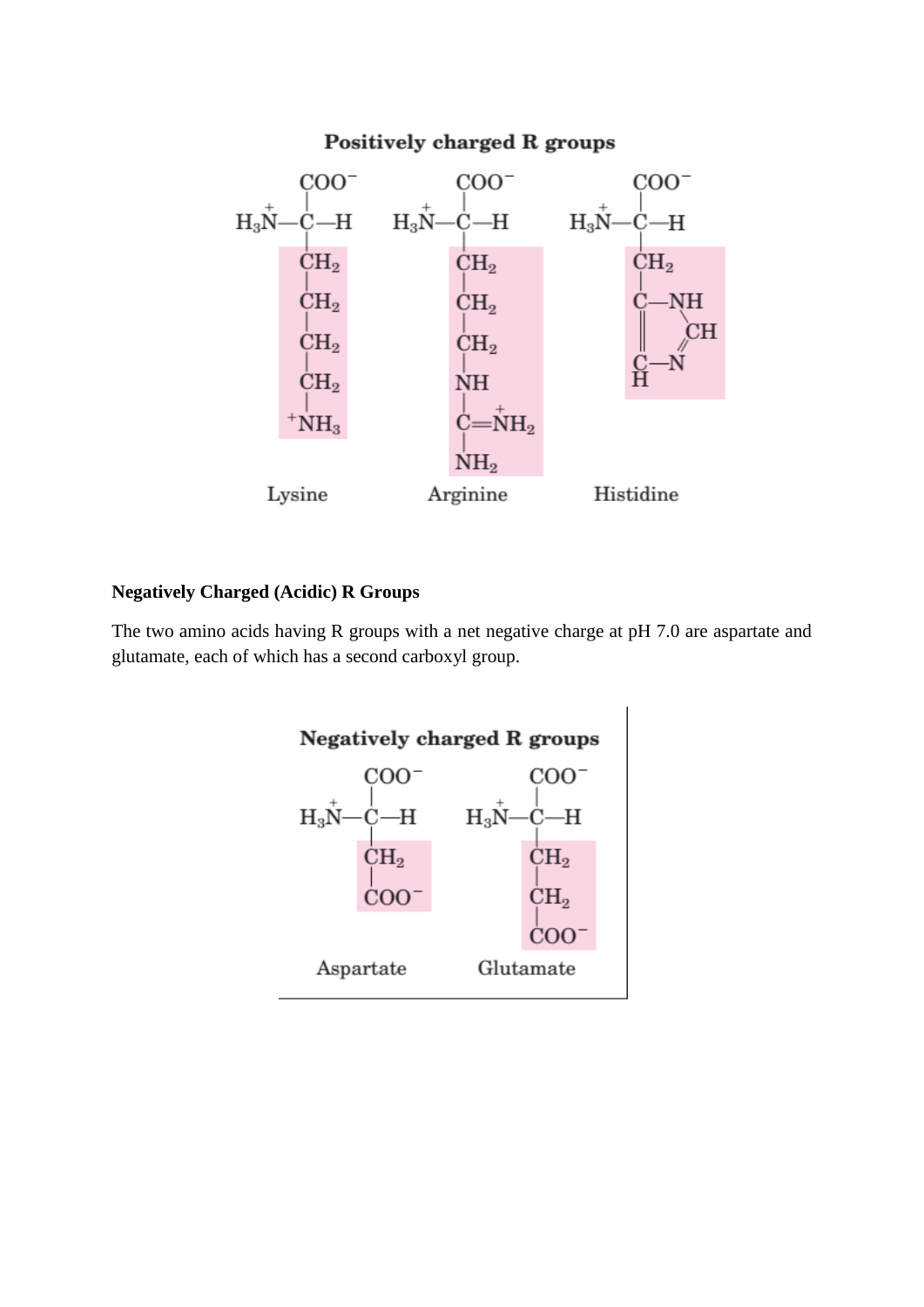## **Nutritional classification:**

**1- Essential amino acids**: These amino acids can't be formed in the body and so, it is essential to be taken in diet. Their deficiency affects growth, health and protein synthesis. Ten amino acids present in proteins (arginine, histidine, isoleucine, leucine, threonine, lysine, methionine, phenylalanine, tryptophan, valine) are required in the diet of a growing human. Arginine and histidine, although not required in the diets of adults, are required for growth (children and adolescents), because the amounts that can be synthesized are not sufficient to maintain normal growth rates. Larger amounts of phenylalanine are required if the diet is low in tyrosine because tyrosine is synthesized from phenylalanine. Larger amounts of methionine are required if the diet is low in cysteine because the sulfur of methionine is donated for the synthesis of cysteine.

2- **Non-essential amino acids:** These are formed in the body but not in sufficient amount for body requirements especially in children. Twelve amino acids present in proteins are synthesized in the body - eleven (serine, glycine, cysteine, alanine, aspartate, asparagine, glutamate, glutamine, proline, arginine, histidine) are produced from glucose, one (tyrosine) is produced from phenylalanine.

**Metabolic classification**: according to metabolic or degradation products of amino acids they may be:

1- Ketogenic amino acids: which give ketone bodies. Lysine and Leucine are the only pure ketogenic amino acids.

2- Mixed ketogenic and glucogenic amino acids: which give both ketone bodies and glucose. These are: isoleucine, phenylalanine, tyrosine and tryptophan.

3- Glucogenic amino acids: Which give glucose. They include the rest of amino acids. These amino acids by catabolism yields products that enter in glycogen and glucose formation.

## **Classification of Amino Acids**

An alternative classification scheme.

- 1. Acidic amino acids and their amides: aspartic acid, asparagine, glutamic acid, glutamine.
- 2. Basic amino acids: histidine, lysine, arginine.
- 3. Aromatic amino acids: phenylalanine, tyrosine, tryptophan.
- 4. Sulphur containing amino acids: cysteine, methionine.
- 5. Imido acid: proline.
- 6. Hydrophobic side chains: glycine, alanine, valine, leucine, isoleucine.
- 7. Hydroxylic amino acids: serine, threonine, (tyrosine).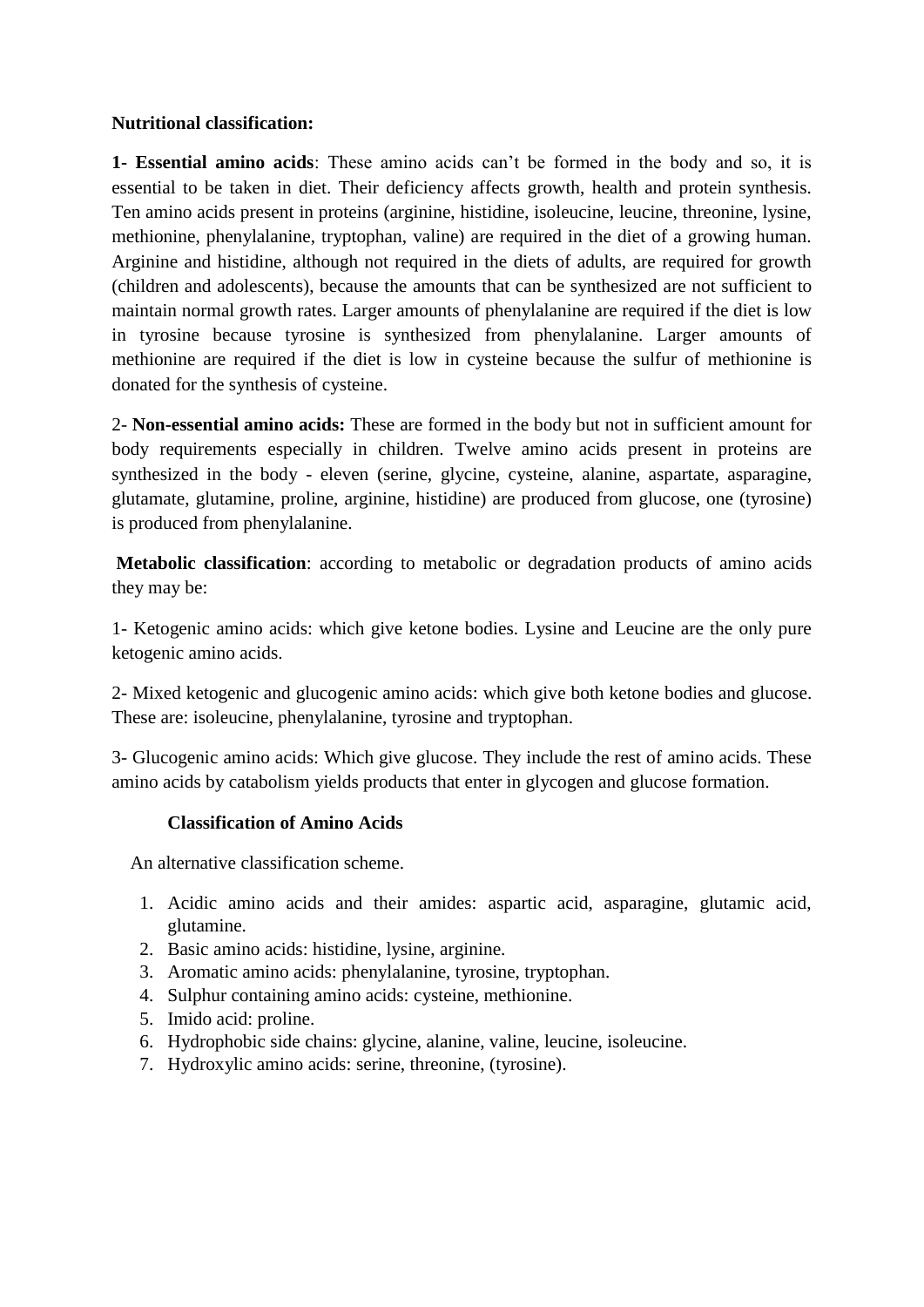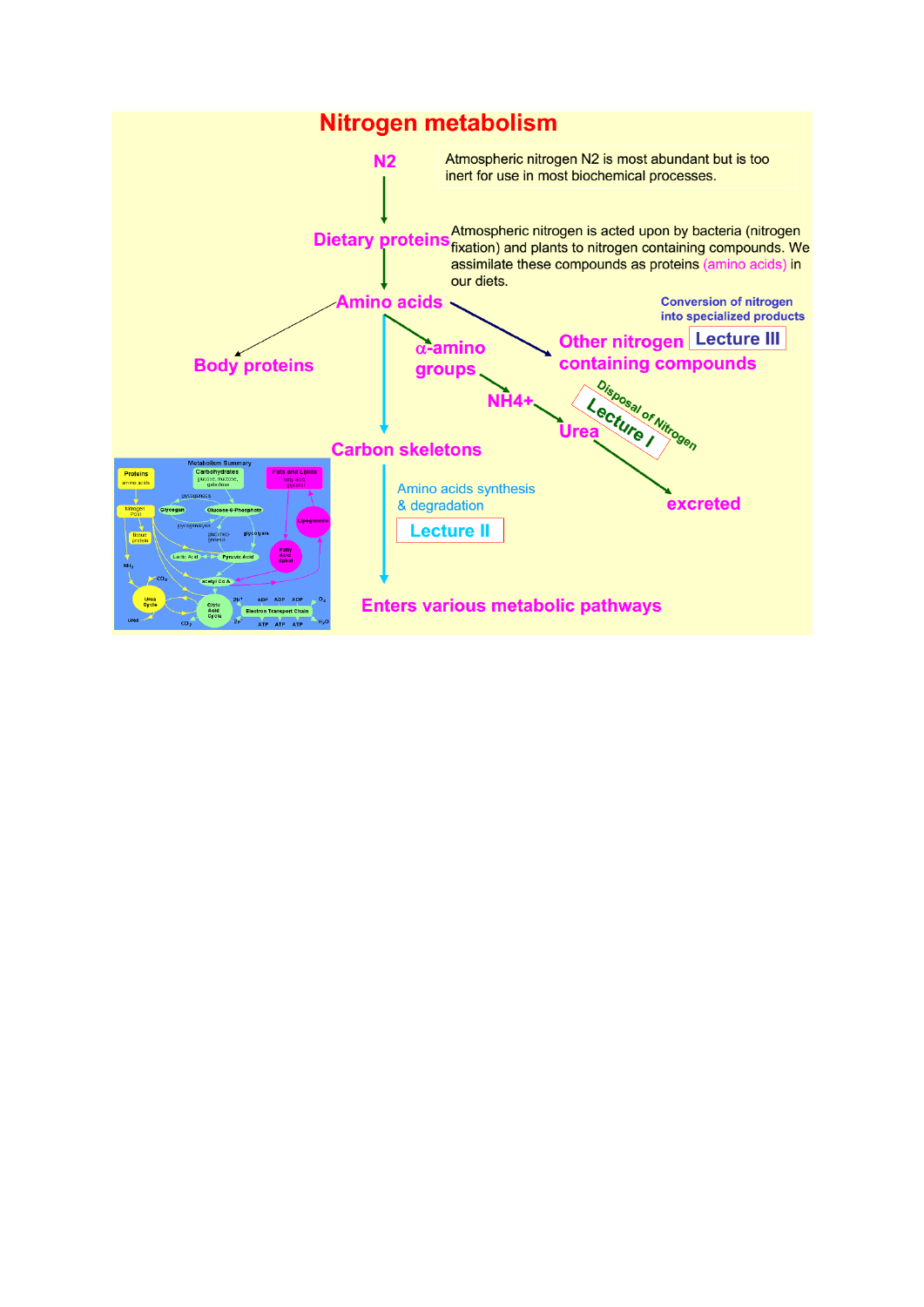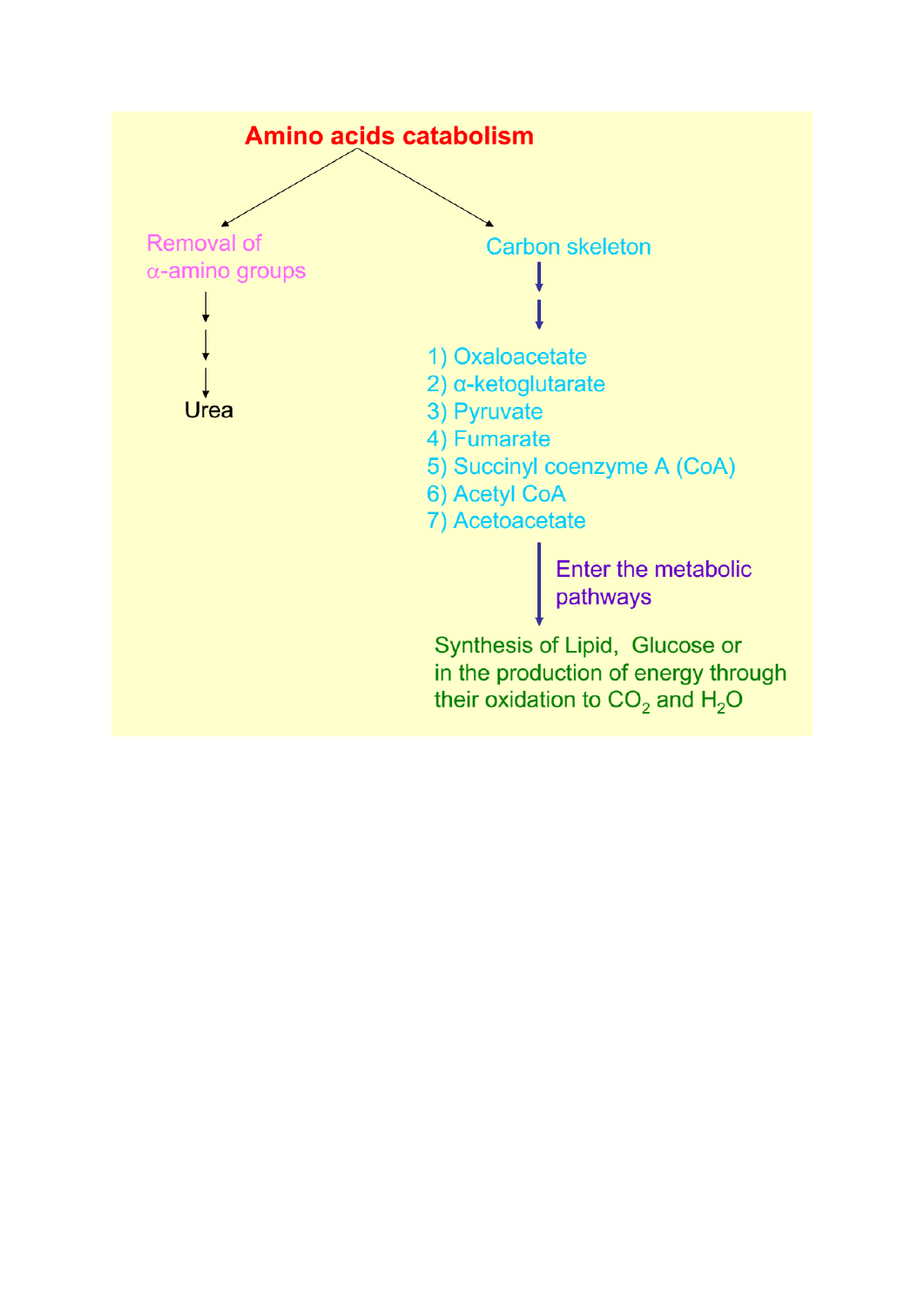### **Peptides/Peptide Bond**

The amino acid units are linked together through the carboxyl and amino groups to produce the primary structure of the protein chain. The bond between two adjacent amino acids is a special type of amide bond, in which the hydrogen atom of amino  $(-NH<sub>2</sub>)$  group is replaced by an R radical. Such a substituted amide bond is known as the peptide bond. And the chain, thus formed, by linking. Two amino acid molecules can be covalently joined through a substituted amide linkage, termed a peptide bond, to yield a dipeptide. Such a linkage is formed by removal of the elements of water (dehydration) from the α-carboxyl group of one amino acid and the α-amino group of another. Peptide bond formation is an example of a condensation reaction, a common class of reactions in living cells. Under standard biochemical conditions, the equilibrium for the reaction favours the amino acids over the dipeptide. To make the reaction thermodynamically more favourable, the carboxyl group must be chemically modified or activated so that the hydroxyl group can be more readily eliminated



Each peptide chain is of considerable length and may possess from 50 to millions of amino acid units. Depending on the number of amino acid molecules composing a chain, the peptides may be termed as a dipeptide (containing 2 amino acid units), a tripeptide (containing 3 amino acid units) and so on. If a peptide is made up of not more than 10 amino acids, it is called an oligopeptide ; beyond that it is a polypeptide. Polypeptides when they are made up of over 100 amino acids are, sometimes, called as macropeptides. Strictly speaking, the proteins are polypeptides with more than 100 amino acids. All naturally-occurring important peptides, however, possess a shorter individual name, such as glutathione etc. Proteins differ widely in amino acid content. Various types of proteins in an organism may have varied amounts of a particular amino acid. Some amino acids are in abundance in one protein, may be in meagre amounts in others and may even be lacking in the rest. Tryptophan, for instance, lacks in certain proteins. However, most of the proteins contain all the 20 amino acids. As the number and manner in which the amino acids are grouped is highly variable, the number of proteins approaches almost to infinity.

### **N- and C-terminals**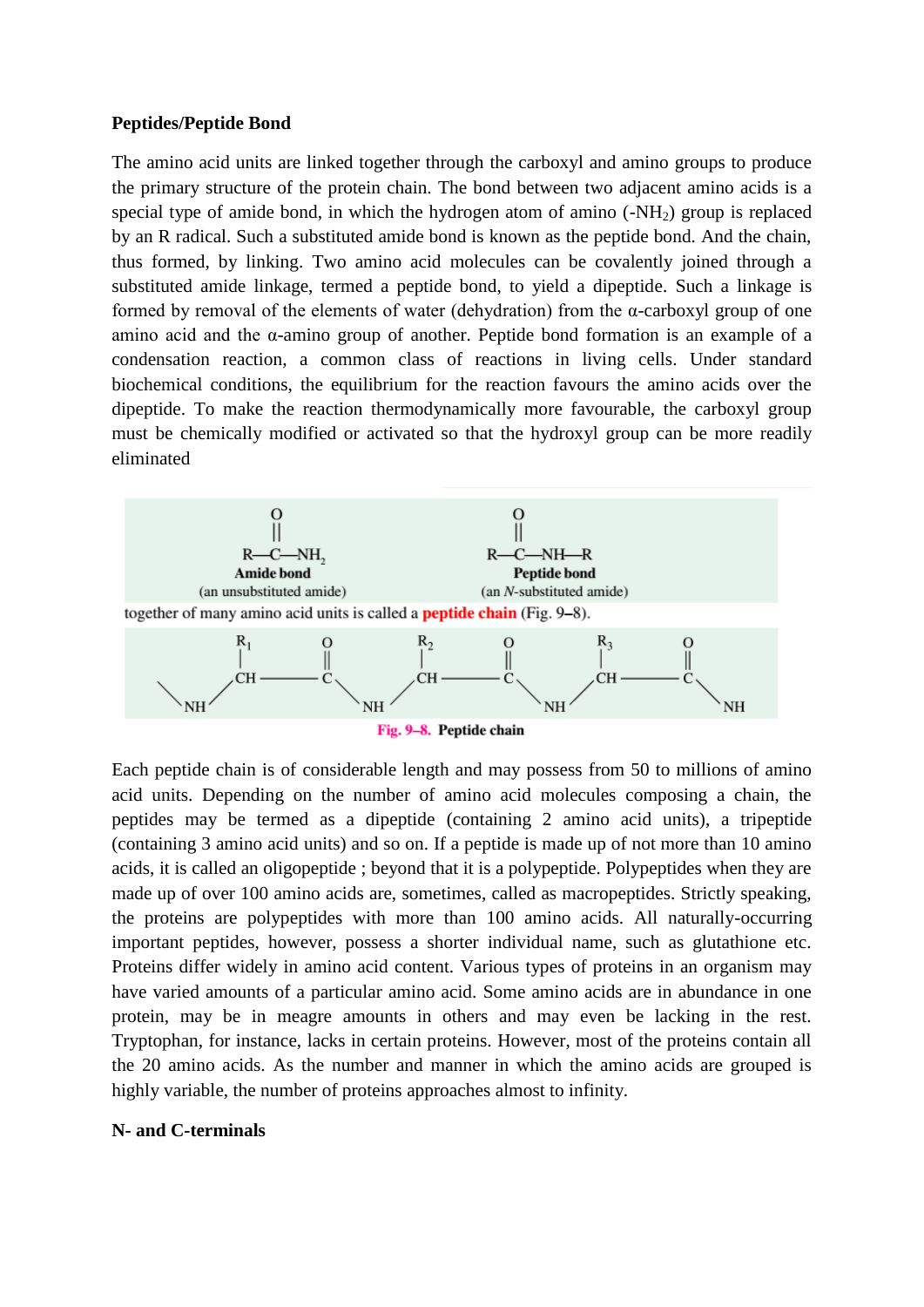Each amino acid in the chain is termed a residue. The two ends of the peptide chain are named as amino terminal and carboxyl terminal or simply as an N-terminal and C-terminal respectively. These two terminal groups, one basic and another acidic, are the only ionizable groups of any peptide chain except those present in the side chain. The terminal amino acid with the free amino group is called as the N-terminal amino acid and the one with the free carboxyl group at the other end as C-terminal amino acid.

#### **Naming of Peptide Chain**

In naming a polypeptide, the convention is that the N-terminal residue (which is shown at the left hand part of the structure) is written first and the C-terminal residue in the formation of each peptide



Fig. 9-11. Construction of a tripeptide chain from three different amino acids

#### **Determination of the Amino Acid Sequence of a Polypeptide**

This can be explained by taking the example of a dodecapeptide whose composition was found to be Ala, Arg, Glu, Gly, Leu, Lys, Phe, Tyr, Val. It was determined that the Nterminal amino acid of the dodecapeptide was valine and the C-terminal amino acid, leucine. Hydrolysis of the dodecapeptide by trypsin yielded four peptides whose structures were determined and found to be those given in A to D.

Since valine was the N-terminus and leucine the C-terminus of the dodecapeptide, it is apparent that peptide C must represent the amino acid sequence at the N-terminal end, and peptide D the amino acid sequence at the C-terminal end of the dodecapeptide. To establish the order of the A and B peptides in the interior of the dodecapeptide, another sample of the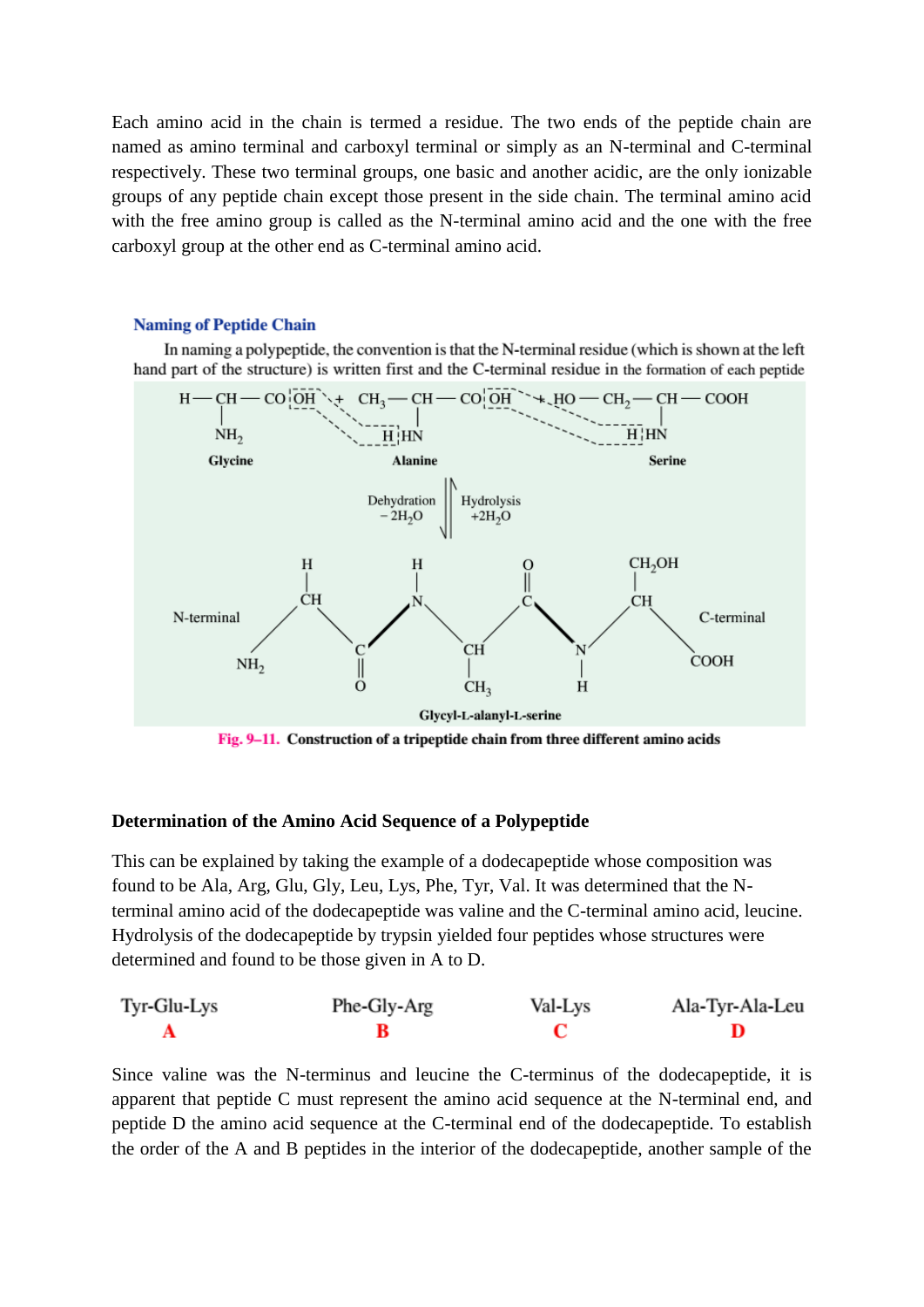dodecapeptide was hydrolyzed by chymotrypsin, the four peptides formed were sequenced, and their structures were found to be those given in E to H.

| Ala-Leu | Glu-Lys-Ala-Tyr | Val-Lys-Phe | Gly-Arg-Tyr |
|---------|-----------------|-------------|-------------|
|         |                 |             |             |

The sequences Gly-Arg-Tyr in peptide H and Glu-Lys-Ala-Tyr in peptide F clearly establish that peptide B must precede peptide A in the dodecapeptide. Hence, the structure of the dodecapeptide is unambiguously determined to be that as shown belew :

## **Val-Lys-Phe-Gly-Arg-Tyr-Glu-Lys-Ala-Tyr-Ala-Leu.**

## **Biological Roles of peptides**

Peptides participate in a number of biological activities.

1. They serve as intermediates in the formation of proteins.

2. They appear as constituents in a group of compounds called alkaloids. Majority of these have been isolated from fungi, although they are also found in higher plants. Ergotamine is a peptide alkaloid from rye ergot and has pronounced pharmacological properties. The four components of this alkaloid are lysergic acid, alanine, proline and phenylalanine.

3. Many of them possess antibacterial activities and are usually present in fungi and bacteria. Penicillin G with 3 components (valine, cysteine and phenylacetic acid) is a common antibiotics.

4. Certain other peptides serve as growth factors. Folic acid, a water-soluble vitamin, is a noteworthy example of it. Another group of peptides serving as growth factor for a variety of microorganisms is streptogenins.

5. Higher animals do synthesize certain peptides serving as hormones.

6. Certain peptides like glutathione participate in controlling the oxidation-reduction potential of the cell. This may also serve as a key intermediate in electron-transfer systems.

7. A direct correlation has been found to exist between the amounts of peptides in the urine of the patients and their mental state of disturbance. A group of Norwegian doctors have found an excess of peptides in urine specimens from patients with psychiatric disturbances. The peptides have been shown to induce in animals some of the conditions for the development of psychiatric disorders which lead to mania, depression or schizophrenia. The urine tests can, thus, indicate if a person is suffering from mental illness. The cause of this hyper secretion of peptides is not yet well established. It may exist from birth in organic genetic derangements or may be induced in healthy people by environmental factors.

## **PHYSIOLOGICAL ACTIVE PEPTIDE**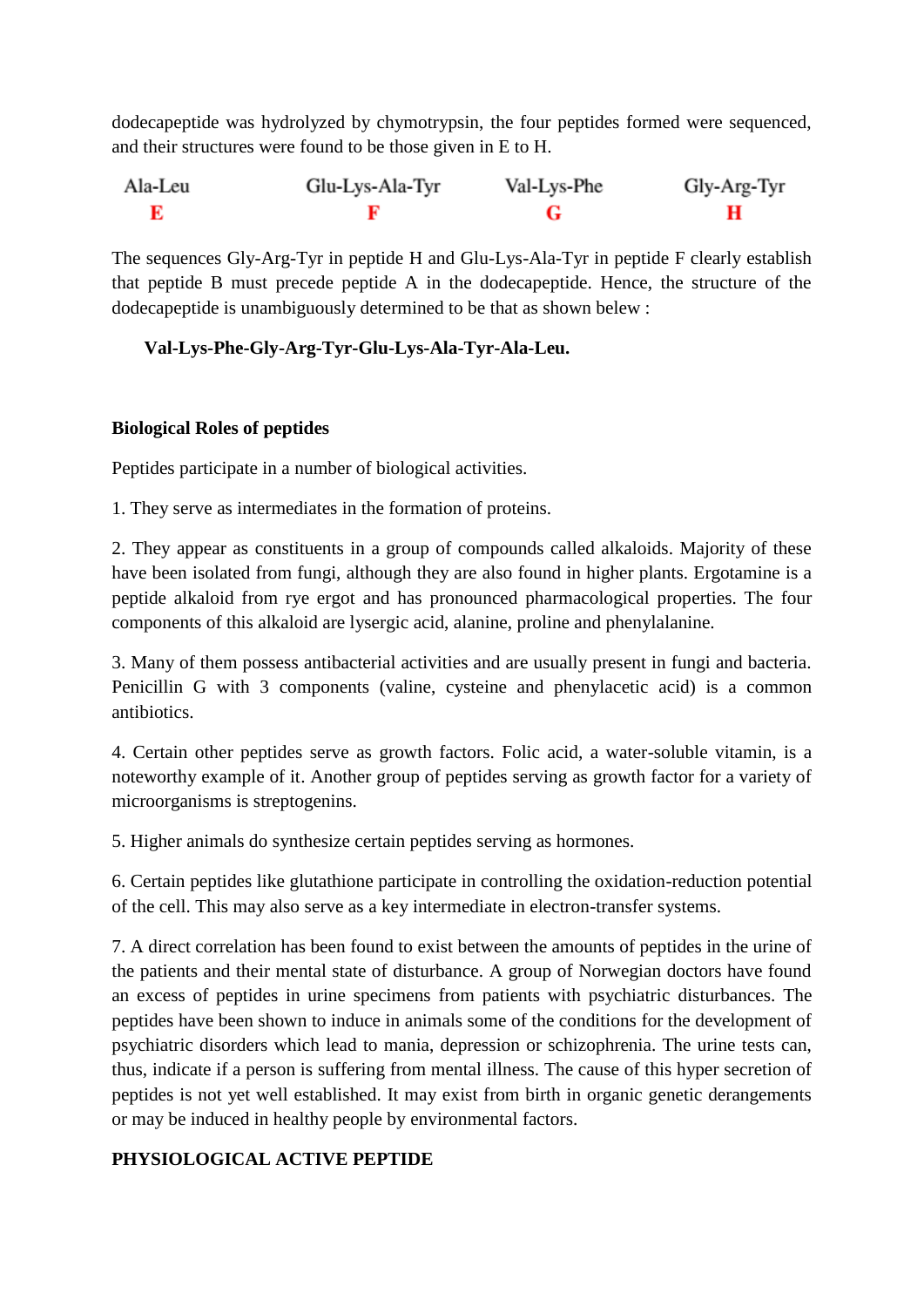Glutathione is a commonly occurring tripeptide; it has considerable physiological importance because it is a scavenger for oxidizing agents. Recall that oxidation is the loss of electrons; an oxidizing agent causes another substance to lose electrons. (It is thought that some oxidizing agents are harmful to organisms and play a role in the development of cancer.) In terms of its amino acid composition and bonding order, it is g-glutamyll-cysteinylglycine. The letter g(gamma) is the third letter in the Greek alphabet; in this notation, it refers to the third carbon atom in the molecule, counting the one bonded to the amino group as the first. Once again, the N-terminal amino acid is given first. In this case, the g-carboxyl group (the side-chain carboxyl group) of the glutamic acid is involved in the peptide bond; the amino group of the cysteine is bonded to it. The carboxyl group of the cysteine is bonded, in turn, to the amino group of the glycine. The carboxyl group of the glycine forms the other end of the molecule, the C-terminal end. The glutathione molecule shown below is the reduced form. It scavenges oxidizing agents by reacting with them. The oxidized form of glutathione is generated from two molecules of the reduced peptide by forming a disulfi de bond between the !SH groups of the two cysteine residues.

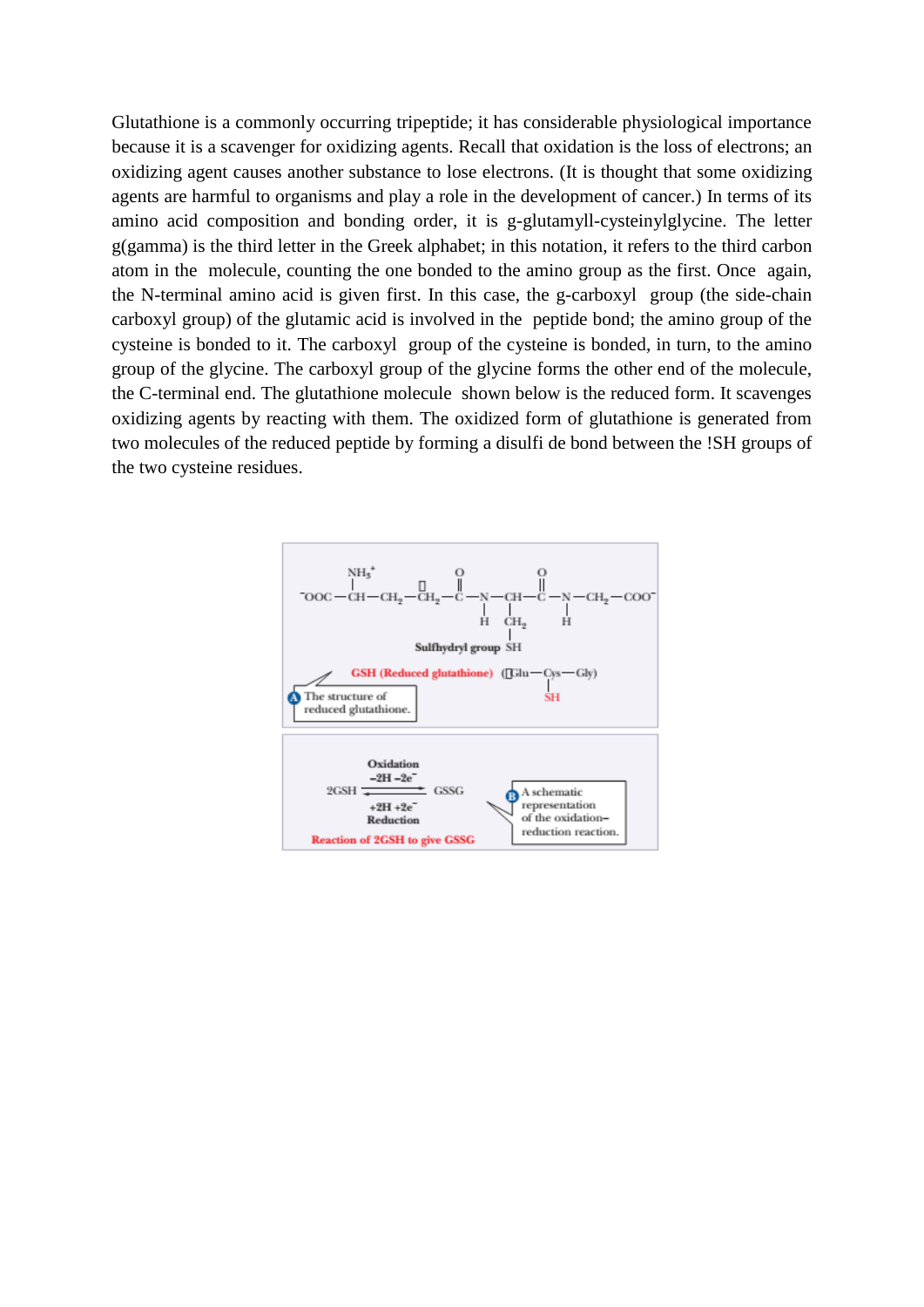

The oxidation and reduction of glutathione. (a) The structure of reduced

Two pentapeptides found in the brain are known as enkephalins, naturally occurring analgesics (pain relievers). For molecules of this size, abbreviations for the amino acids are more convenient than structural formulas. The same notation is used for the amino acid sequence, with the N-terminal amino acid listed first and the C-terminal listed last. The two peptides in question, leucine enkephalin and methionine enkephalin, differ only in their Cterminal amino acids. It is thought that the aromatic side chains of tyrosine and phenylalanine in these peptides play a role in their activities. It is also thought that there are similarities between the three-dimensional structures of opiates, such as morphine, and those of the enkephalins. As a result of these structural similarities, opiates bind to the brain's receptors for the enkephalins and thus produce their physiological activities.

> Tyr-Gly-Gly-Phe-Leu (three-letter abbreviations) -G-G-F-L (one-letter abbreviations) Leucine enkephalin Tyr-Gly-Gly-Phe-Met  $Y-G-G-F-M$ Methionine enkephalin

Some important peptides have cyclic structures. Two well-known examples with many structural features in common are oxytocin and vasopressin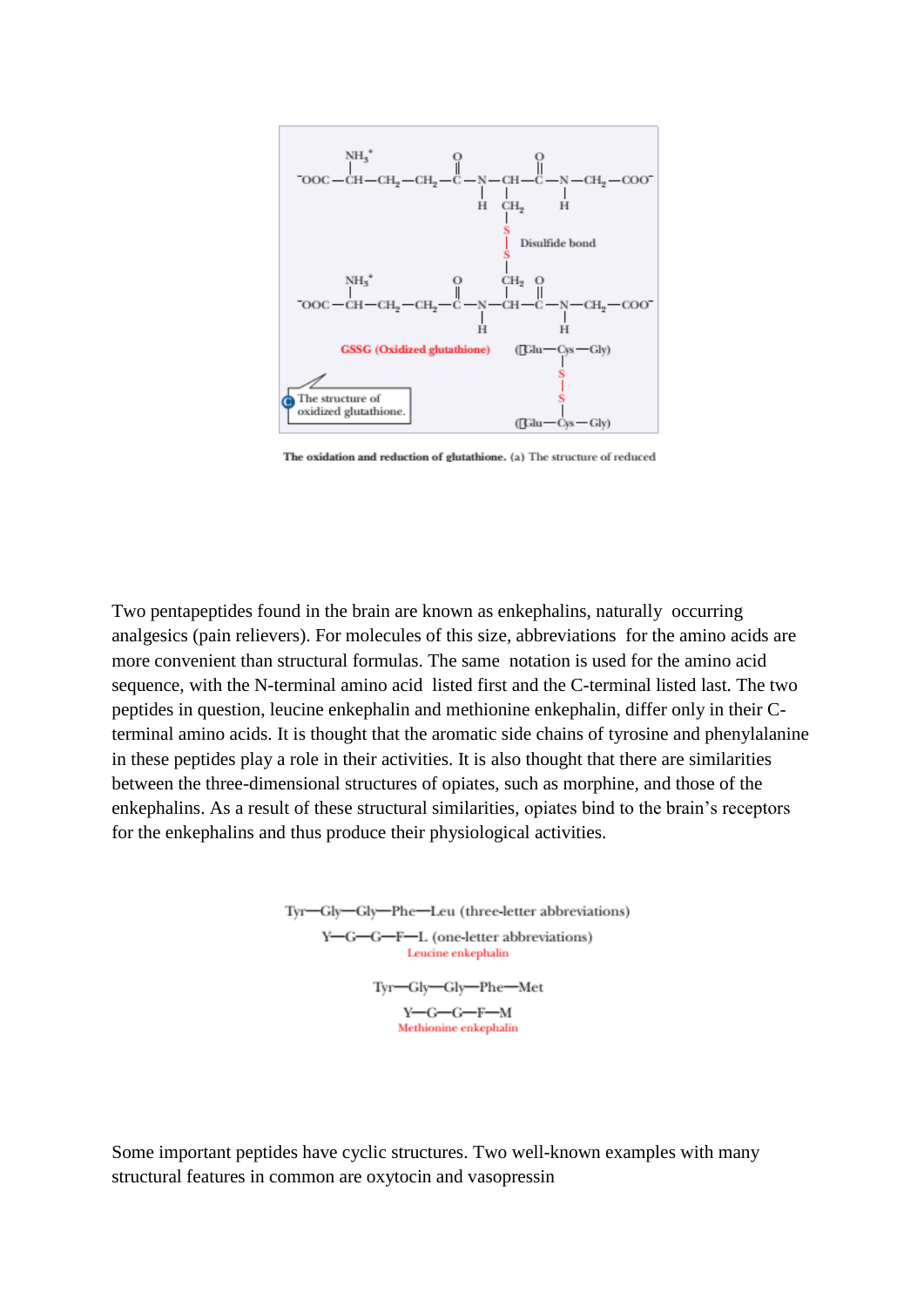## **PROTEIN STRUCTURE**

The covalent backbone of a typical protein contains hundreds of individual bonds. Because free rotation is possible around many of these bonds, the protein can assume a very large number of conformations. However, each protein has a specific chemical or structural function, strongly suggesting that each has a unique three-dimensional structure. Given that, generally, the ordered array of molecules in a crystal can form only if the molecular units are identical, the finding that many proteins could be crystallized was evidence that even very large proteins are discrete chemical entities with unique structures. This conclusion revolutionized thinking about proteins and their functions This section of the note will examine how sequence of amino acids in a polypeptide chain is translated into a discrete, three-dimensional protein structure. This note will emphasize five themes. First, the three-dimensional structure of a protein is determined by its amino acid sequence. Second, the function of a protein depends on its structure. Third, an isolated protein usually exists in one or a small number of stable structural forms. Fourth, the most important forces stabilizing the specific structures maintained by a given protein are non-covalent interactions. Finally, amid the huge number of unique protein structures, we can recognize some common structural patterns that help to organize our understanding of protein architecture.

The spatial arrangement of atoms in a protein is called its conformation. The possible conformations of a protein include any structural state it can achieve without breaking covalent bonds. A change in conformation could occur, for example, by rotation about single bonds. Of the many conformations that are theoretically possible in a protein containing hundreds of single bonds, one or (more commonly) a few generally predominate under biological conditions. The need for multiple stable conformations reflects the changes that must take place in most proteins as they bind to other molecules or catalyze reactions. The conformations existing under a given set of conditions are usually the ones that are thermodynamically the most stable-that is, having the lowest Gibbs free energy (G). Proteins in any of their functional, folded conformations are called native proteins.

Hydrophobic interactions are clearly important in stabilizing conformation; the interior of a protein is generally a densely packed core of hydrophobic amino acid side chains. It is also important that any polar or charged groups in the protein interior have suitable partners for hydrogen bonding or ionic interactions. One hydrogen bond seems to contribute little to the stability of a native structure, but the presence of hydrogen bonding groups without partners in the hydrophobic core of a protein can be so destabilizing that conformations containing these groups are often thermodynamically untenable. The favorable free-energy change resulting from the combination of several such groups with partners in the surrounding solution can be greater than the free-energy difference between the folded and unfolded states. In addition, hydrogen bonds between groups in a protein form cooperatively (formation of one makes the next one more likely) in repeating secondary structures that optimize hydrogen bonding. Hydrogen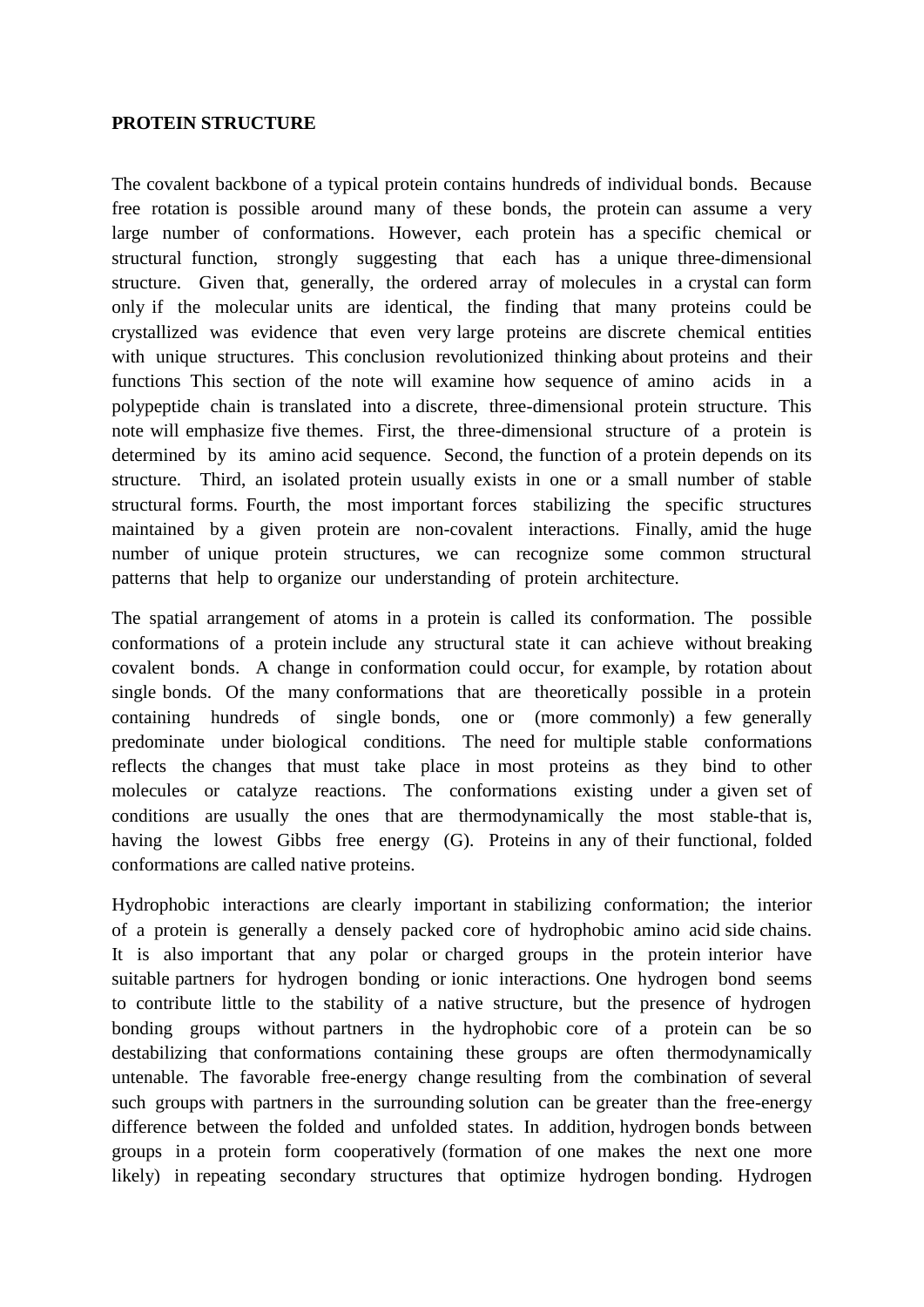bonds often have an important role in guiding the protein-folding process. The interaction of oppositely charged groups that form an ion pair, or salt bridge, can have either a stabilizing or destabilizing effect on protein structure. As in the case of hydrogen bonds, charged amino acid side chains interact with water and salts when the protein is unfolded, and the loss of those interactions must be considered when evaluating the effect of a salt bridge on the overall stability of a folded protein. However, the strength of a salt bridge increases as it moves to an environment of lower dielectric constant.

**Primary structure** is the order in which the amino acids are covalently linked together. The peptide Leu-Gly-Thr-Val-Arg-Asp-His (recall that the N-terminal amino acid is listed first) has a different primary structure from the peptide Val-His-Asp-Leu-Gly-Arg-Thr, even though both have the same number and kinds of amino acids. Note that the order of amino acids can be written on one line. The primary structure is the one-dimensional first step in specifying the three-dimensional structure of a protein. Some biochemists define primary structure to include all covalent interactions, including the disulfide bonds that can be formed by cysteines; however, we shall consider the disulfide bonds to be part of the tertiary structure. One of the most striking demonstrations of the importance of primary structure is found in the hemoglobin associated with sickle-cell anemia. In this genetic disease, red blood cells cannot bind oxygen efficiently. The red blood cells also assume a characteristic sickle shape, giving the disease its name. The sickled cells tend to become trapped in small blood vessels, cutting off circulation and thereby causing organ damage. These drastic consequences stem from a change in one amino acid residue in the sequence of the primary structure.

### **Secondary Structure of Proteins**

The secondary structure of proteins is the hydrogen-bonded arrangement of the backbone of the protein, the polypeptide chain. The nature of the bonds in the peptide backbone plays an important role here. Within each amino acid residue are two bonds with reasonably free rotation: (1) the bond between the  $\alpha$ -carbon and the amino nitrogen of that residue and (2) the bond between the  $\alpha$ carbon and the carboxyl carbon of that residue. The combination of the planar peptide group and the two freely rotating bonds has important implications for the three-dimensional conformations of peptides and proteins. A peptide-chain backbone can be visualized as a series of playing cards, each card representing a planar peptide group. The cards are linked at opposite corners by swivels, representing the bonds about which there is considerable freedom of rotation (Figure 4.1). The side chains also play a vital role in determining the three-dimensional shape of a protein, but only the backbone is considered in the secondary structure. The angles f(phi) and c(psi), frequently called Ramachandran angles (after their originator, G. N. Ramachandran), are used to designate rotations around the C!N and C!C bonds, respectively. The conformation of a protein backbone can be described by specifying the values of fand cfor each residue (2180° to 180°). Two kinds of secondary structures that occur frequently in proteins are the repeating a-helixand b-pleated sheet (or b-sheet) hydrogen-bonded structures. The fand cangles repeat themselves in contiguous amino acids in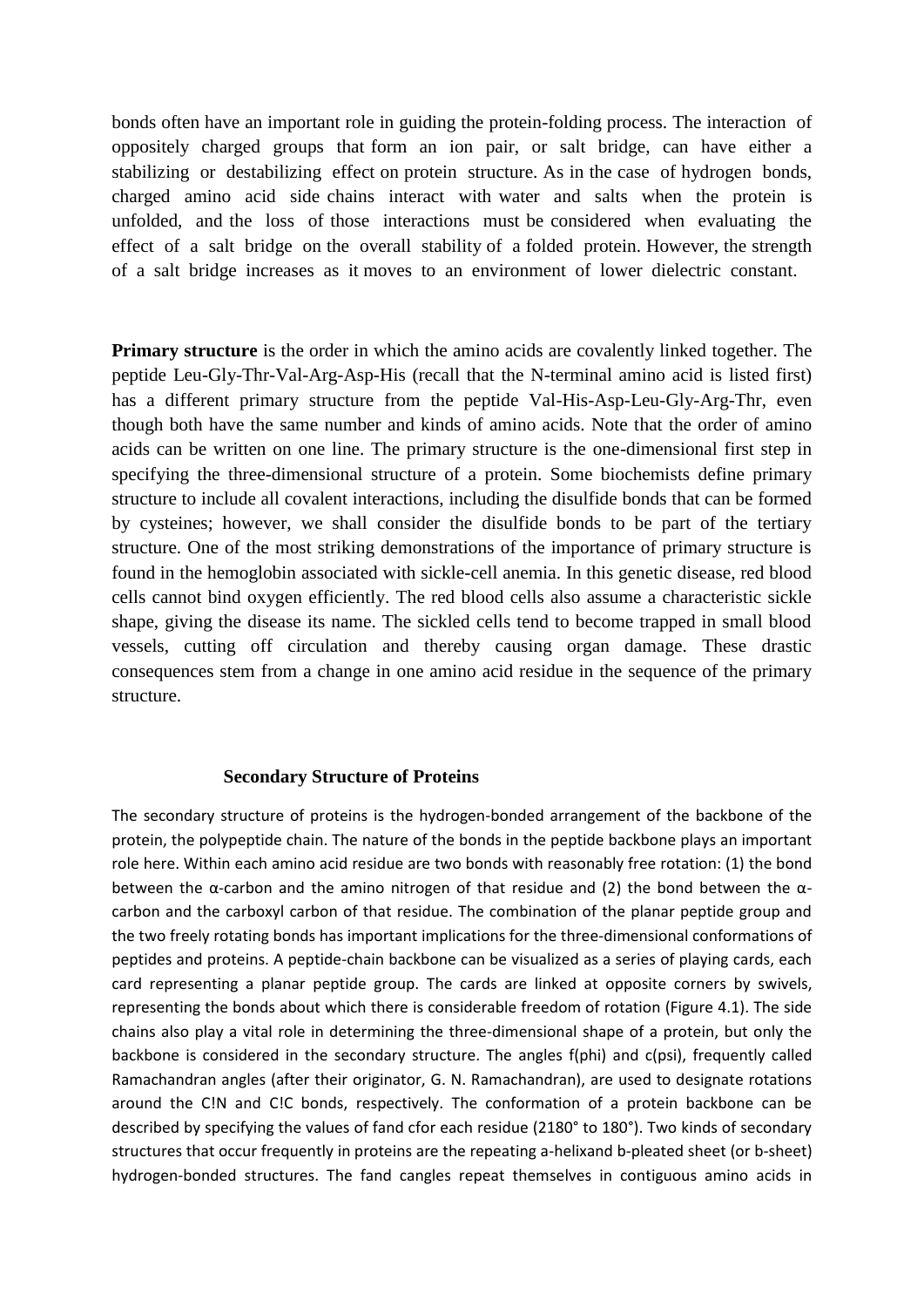regular secondary structures. The a-helix and b-pleated sheet are not the only possible secondary structures, but they are by far the most important.



The a-helix is stabilized by hydrogen bonds parallel to the helix axis within the backbone of a single polypeptide chain. Counting from the N-terminal end, the C-O group of each amino acid residue is hydrogen bonded to the N-H group of the amino acid four residues away from it in the covalently bonded sequence. The helical conformation allows a linear arrangement of the atoms involved in the hydrogen bonds, which gives the bonds maximum strength and thus makes the helical conformation very stable. Proteins have varying amounts of a-helical structures, varying from a few percent to nearly 100% e.g. the helices are represented by the regularly coiled sections of the ribbon diagram. Myohemerythrin is an oxygen-carrying protein in invertebrates and collagen.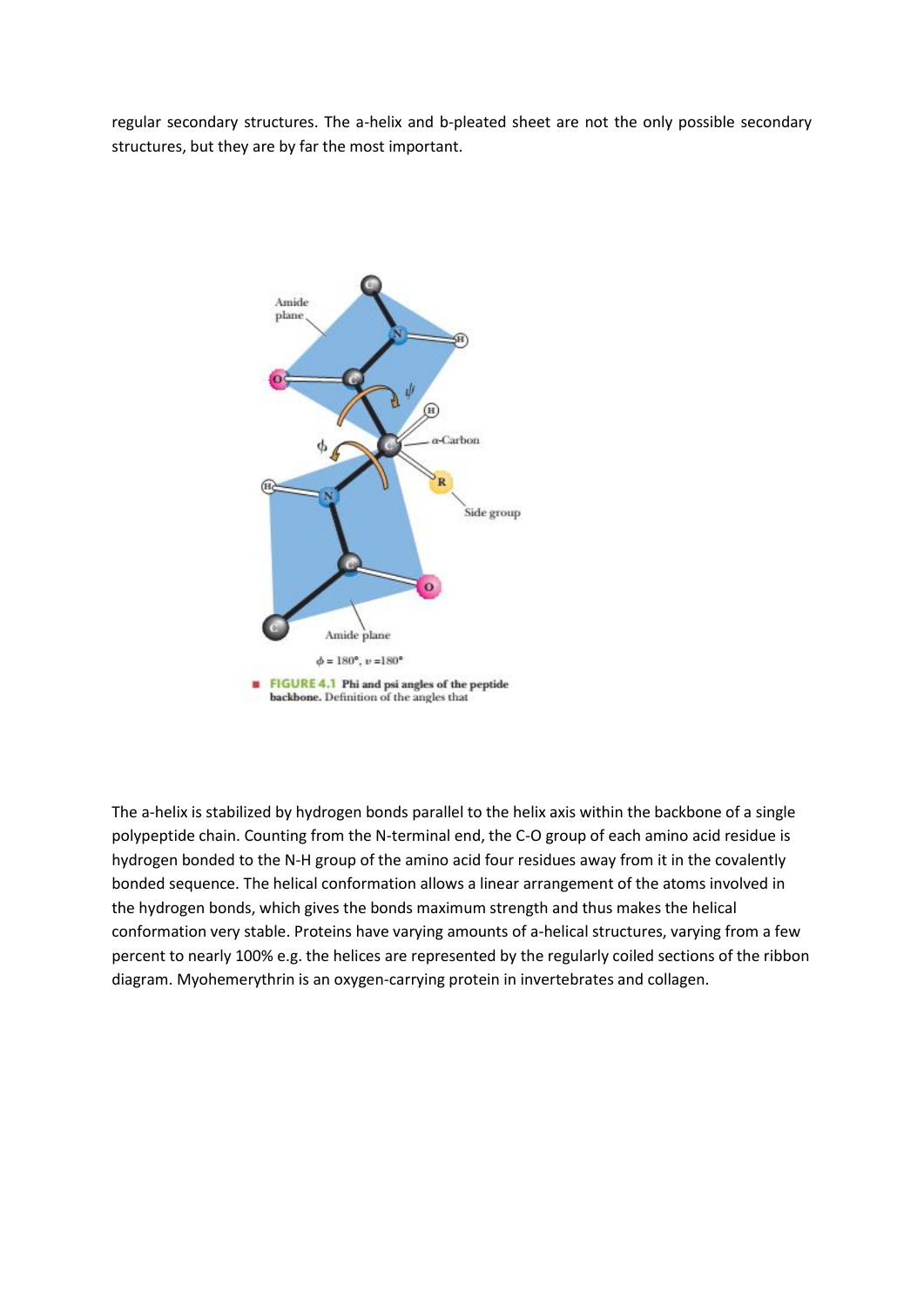

The arrangement of atoms in the β-pleated sheet conformation differs markedly from that in the ahelix. The peptide backbone in the b-sheet is almost completely extended. Hydrogen bonds can be formed between different parts of a single chain that is doubled back on itself (intra-chain bonds) or between different chains (inter-chain bonds). If the peptide chains run in the same direction (i.e., if they are all aligned in terms of their N-terminal and C-terminal ends), a parallel pleated sheet is formed. When alternating chains run in opposite directions, an antiparallel pleated sheet is formed. The hydrogen bonding between peptide chains in the b-pleated sheet gives rise to a repeated zigzag structure; hence, the name "pleated sheet". Note that the hydrogen bonds are perpendicular to the direction of the protein chain, not parallel to it as in the a-helix.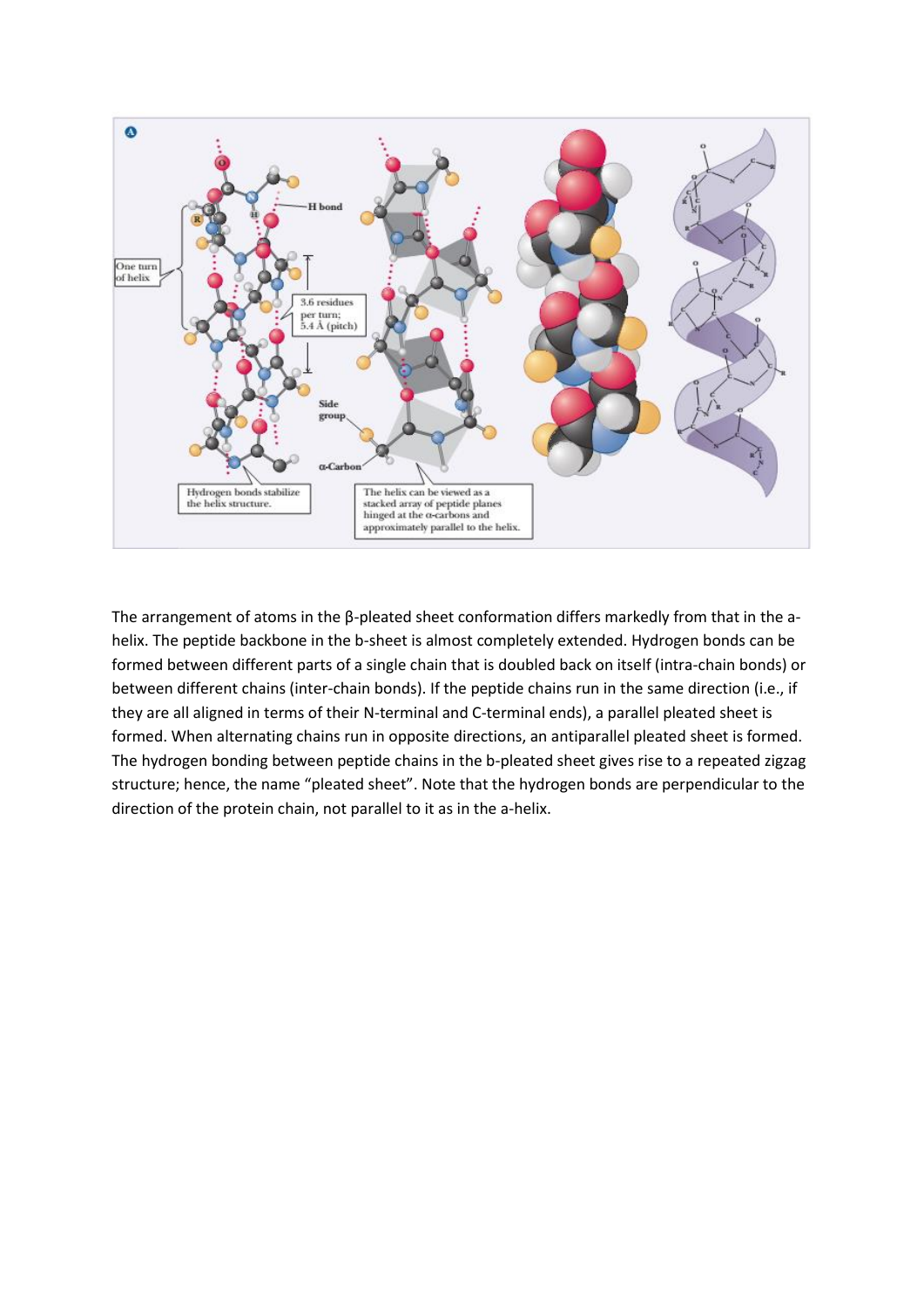

antiparallel  $\beta$ -pleated sheet arrangement. The chains do not fold back on each other but are in a fully extended conformation. (Illustration, Irving Geis. Rights owned by Howard Hughes Medical Institute. Not to be reproduced without permission.)

## **Protein Tertiary and Quaternary Structures**

Protein Architecture- The overall three-dimensional arrangement of all atoms in a protein is referred to as the protein's tertiary structure. Whereas the term "secondary structure" refers to the spatial arrangement of amino acid residues that are adjacent in a segment of a polypeptide, tertiary structure includes longer-range aspects of amino acid sequence. Amino acids that are far apart in the polypeptide sequence and are in different types of secondary structure may interact within the completely folded structure of a protein. The location of bends (including β- turns) in the polypeptide chain and the direction and angle of these bends are determined by the number and Iocation of specific bend-producing residues, such as Pro, Thr, Ser, and GIy. Interacting segments of polypeptide chains are held in their characteristic tertiary positions by several kinds of weak interactions (and sometimes by covalent bonds such as disulflde crosslinks) between the segments. Some proteins contain two or more separate polypeptide chains, or subunits, which may be identical or different. The arrangement of these protein subunits in three-dimensional complexes constitutes quaternary structure. In considering these higher levels of structure, it is useful to classify proteins into two major groups: fibrous proteins, with polypeptide chains arranged in long strands or sheets, and globular